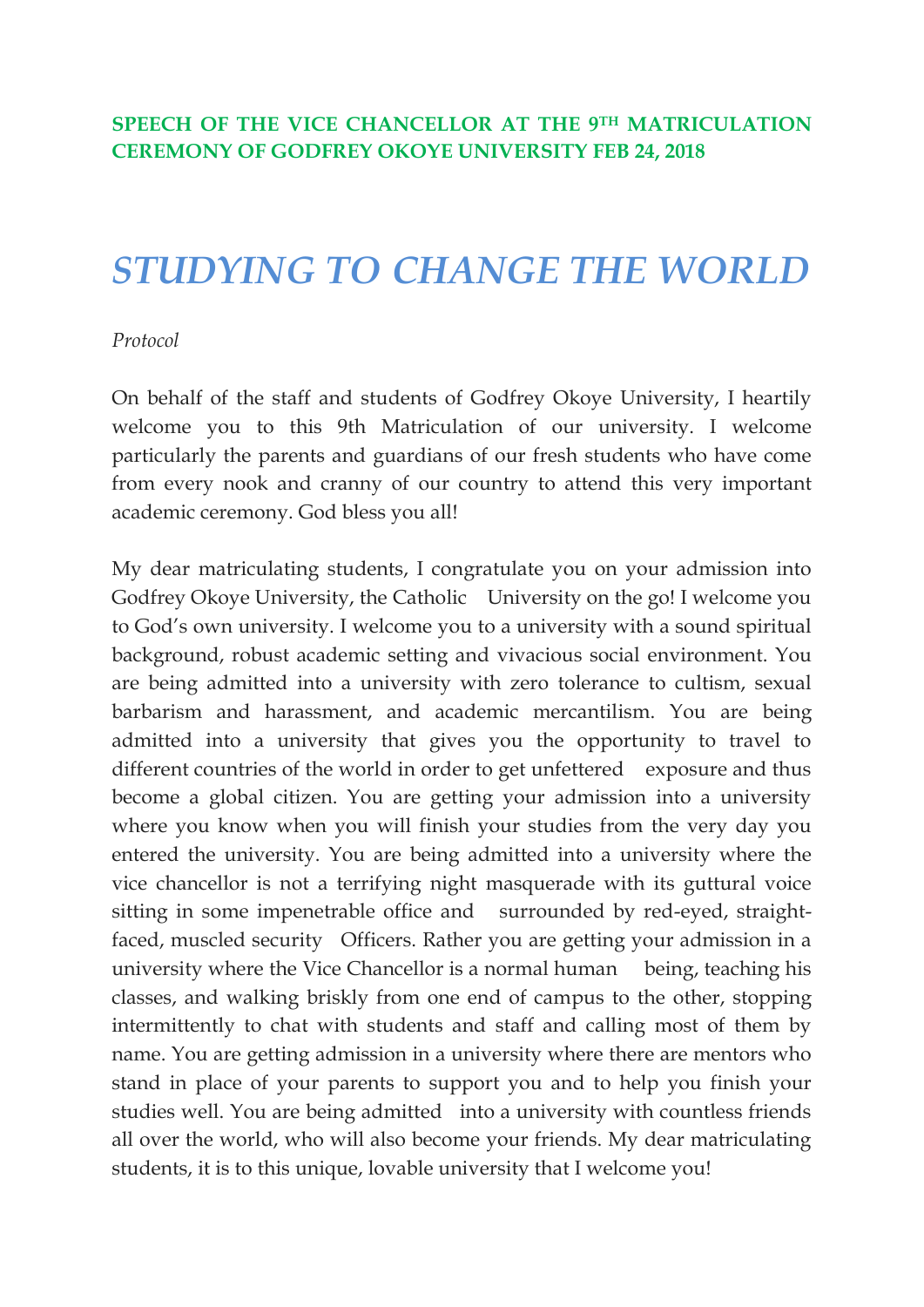This university is providing everything you need to join Harry Potter's soldiers of Dumbledore who will be changing and saving the world. You must make up your mind to change Nigeria and the world. This is the meaning of the holistic education you will acquire here. I tell you: "*The ones who are crazy enough to think they can change the world are the ones that do."* You must study like those who have only one thing on their mind: to change their world. Your country particularly is an ongoing, unfinished project. You must think about what your role will be in such a gargantuan project. Time has come to change the poor narrative of sharing the national cake. Time has come to have a generation of Nigerians who are no longer satisfied with sharing a tasteless musty cake baked many years ago with fossilized ingredients. Time has come to bake new cakes with fresh ingredients of human ingenuity and creativity. So today my dear matricu-lating students, I speak to you in the language of J.F. Kennedy: "Ask not what your country *can do for you— ask what you can do for your country."*

Furthermore, to change your country and world you need to work assiduously. As Estée Lauder says, *"I never dreamed about success, I worked for it."* One sign that you work hard is that you do not miss your classes. I want to assure you that you will succeed in your studies if you do not miss classes. Promise yourself and your God today that you will never miss a class until you finish in this university. God will certainly hear your prayers and grant you success if you always remind him in your prayers before examinations that you never missed your classes. Also another sign that you work hard is that you make use of the library resources. A good student reads. A university is nothing but a collection of books. So if you read, you are a good university student. In this university we have prizes for students who use the library most. Why not win such prestigious prizes? You cannot be outstanding unless you read books. As Francis Bacon says, *"Reading maketh a full man; conference a ready man; and writing an exact man."* Finally, avoid distractions: boy-friend/ girl-friend distractions, long telephone calls, social media distractions, too many social activities and events, etc. Remember, as Vidal Sassoon says, *"The only place where success comes before work is in the dictionary."*

In addition, to change your country and the world, you must become entrepreneurial in the course of your studies. This university encourages you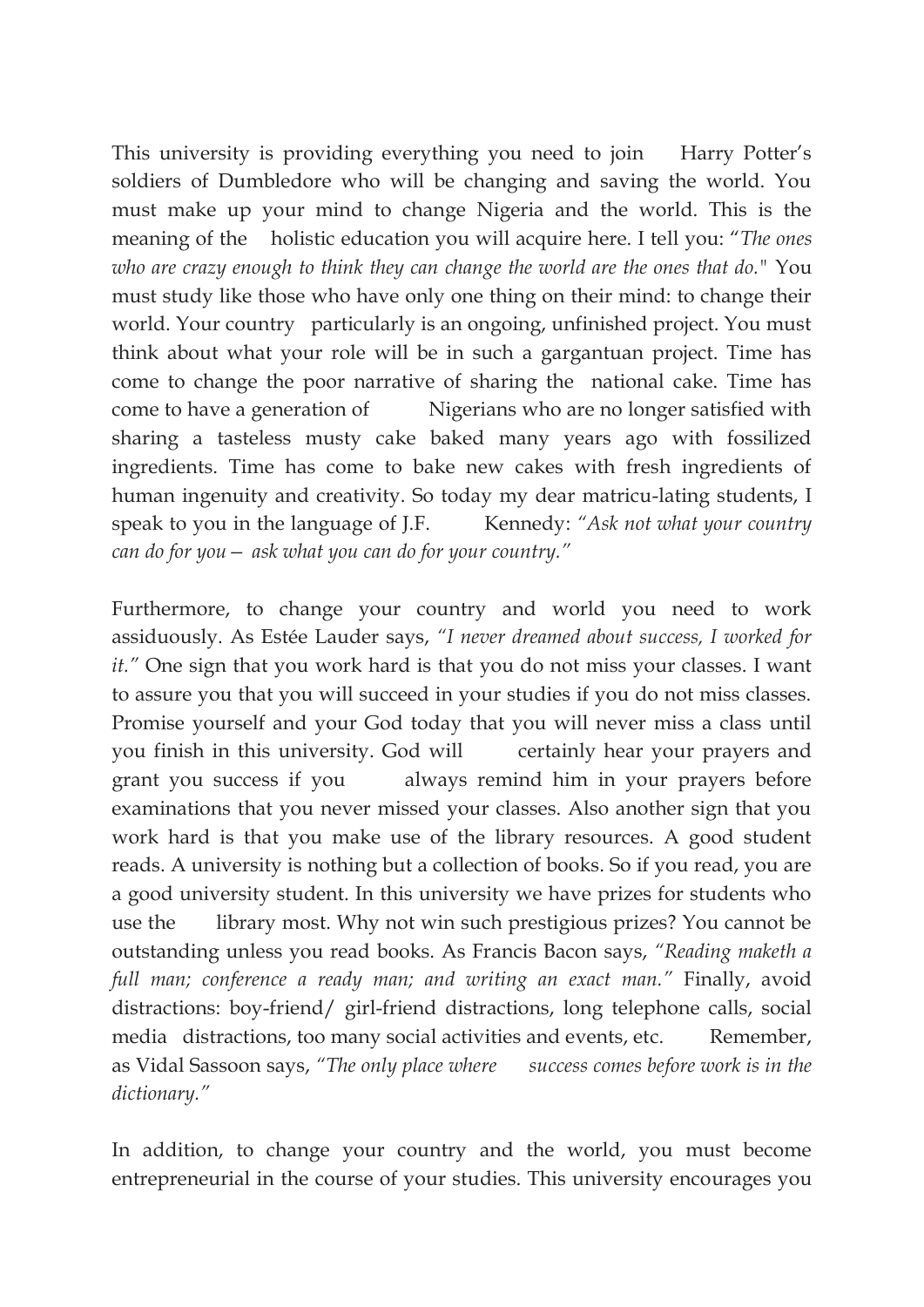to identify the professional sides of your chosen course of studies. Always ask yourself: where will I work after graduation? This question will guide you in whatever you are going to be doing and how you are going to be studying in the course of your education here. This is why we brought many companies and professional groups during the last convocation so that you can interact with them and identify areas of interest and research. The earlier you begin to study along the lines of your professional inclination, the better. Every year we send our students out to explore the entrepreneurial sides of their studies or to engage in projects or practical activities that can help them to be gainfully employed when they graduate. This method of educating our students explains why over 70 percent of our graduates get jobs within two years after graduation. **So spread you wings to fly to different directions of your professional callings!**

To you parents, I say a big congratulation on your choice of Godfrey Okoye University as a place for your child or ward to acquire university education. You will certainly be making huge financial sacrifices. But be assured of this: you sacrifices will never be in vain. We will educate your children or wards in such a way that you will get value for money spent. I would also like to assure you that we will instill discipline in your children or wards and this will make them outstanding among all your children and wards or relations. If you can afford it, please help them to get exposure in other universities in Europe, America or Asia, where our university has collaborations. God will certainly bless you!

Also, my dear fresh students, take these words to heart:

It's not a lesson to be taught Or a skill to be acquired It's the nudge to move forward Open when the time is right It's the spirit inside God leading on the way On the journey to discover He is all you need It's the courage to let go Say yes instead of no Reveal what you've been holding back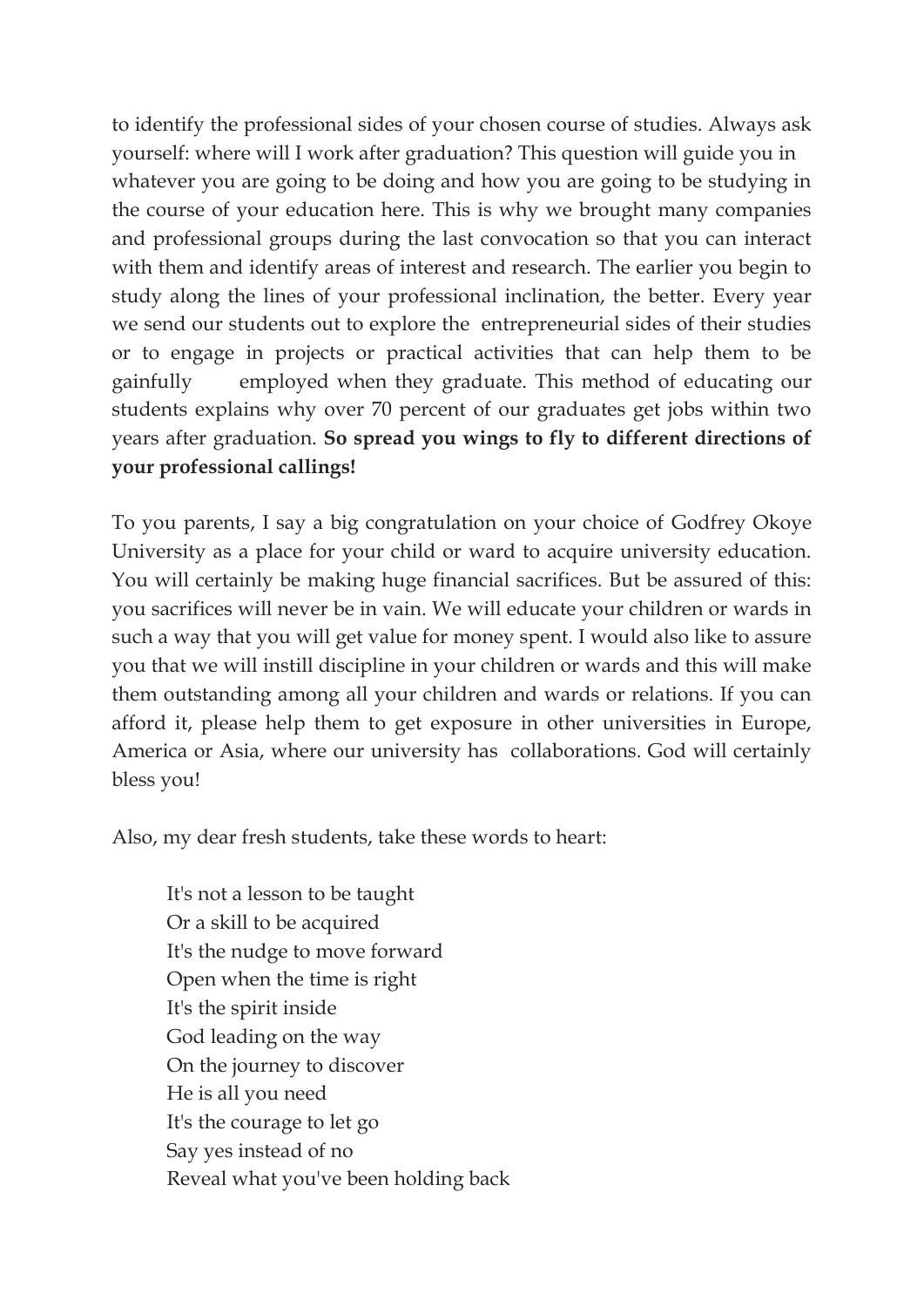As Jesus takes the wheel It's the realization that it doesn't matter What others think of you God leads you where you're meant to be Just allow you to be you It's the standing up to fear Proclaiming "fear's not gonna win!" The battle has been fought too long Time to let the stalemate end It's the inspiration you've been holding For others and for yourself The light we've been dimming Rather than shining on His behalf It's the spontaneity in the decision To follow His call all the way Discovering peace in being you Wide open as the perfect creation you are The world out there is brutal But there's a Holy Man holding out His Hand His bravery now is all we have But His bravery of love is all we need - Kevin C. Martin

Finally, remember you are born to change your world. This is what this university encourages you to learn every day of your stay here. So in the words of Glen Campbell, I say to you:

*If you see your brother standing by the road With a heavy load from the seeds he's sowed And if you see your sister falling by the way Just stop and say "You're going the wrong way"*

*You got to try a little kindness, yes show a little kindness Just shine your light for everyone to see And if you try a little kindness then you'll overlook the blindness Of narrow-minded people on the narrow-minded streets*

*Don't walk around the down and out*